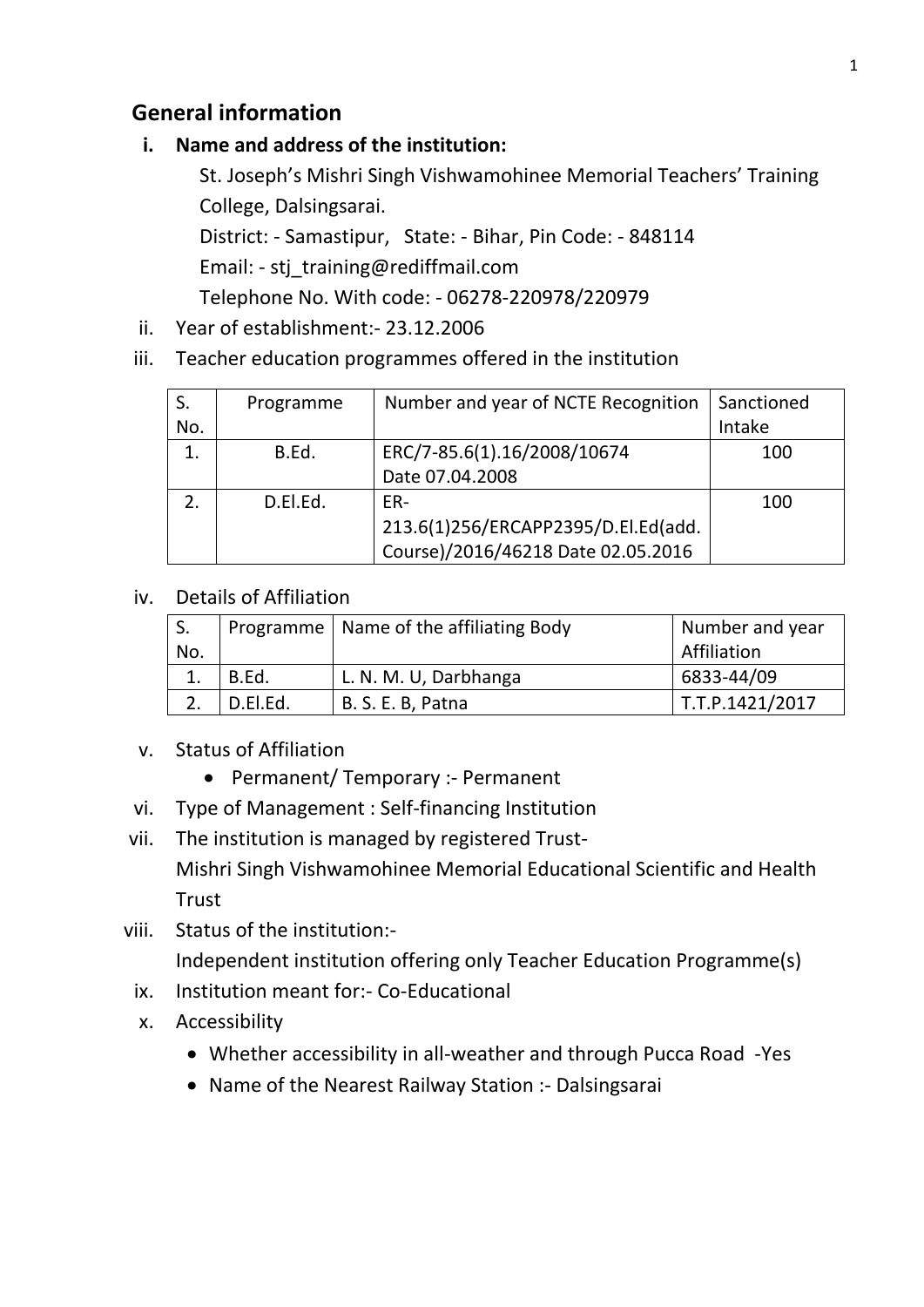**History of the institution**: See Home page **Vision Statement:**

"Best practice and providing quality education"

**Mission:**

"Our mission is to create a positive and inclusive environment for high quality learning and teaching where everyone is valued and respected"

# **Objectives:**

- $\div$  To motivate learners to be lifelong learners.
- $\cdot$  To prepare our trainees to be critical thinkers and productive members.
- $\clubsuit$  To empower student teachers to be an active member of an everchanging global society.
- $\clubsuit$  To provide prospective teachers a platform to think, express and exhibit their skills so as to empower them to negotiate several issues that confront them.
- ❖ To prepare for life, to face the challenges of tomorrow and to encourage student teachers to be socially relevant.
- $\clubsuit$  To develop a good sense of moral values and discipline among student teachers within the ever-changing norms of society.
- $\clubsuit$  To help pre service teachers to retain desirable attitudes towards teaching profession.
- $\clubsuit$  To acquaint the student teachers with various ICT applications at school level and promote them to use in classrooms.
- To sensitize our prospective teachers sufficient skills, knowledge

and at time to meet the challenges of the society. The society  $\alpha$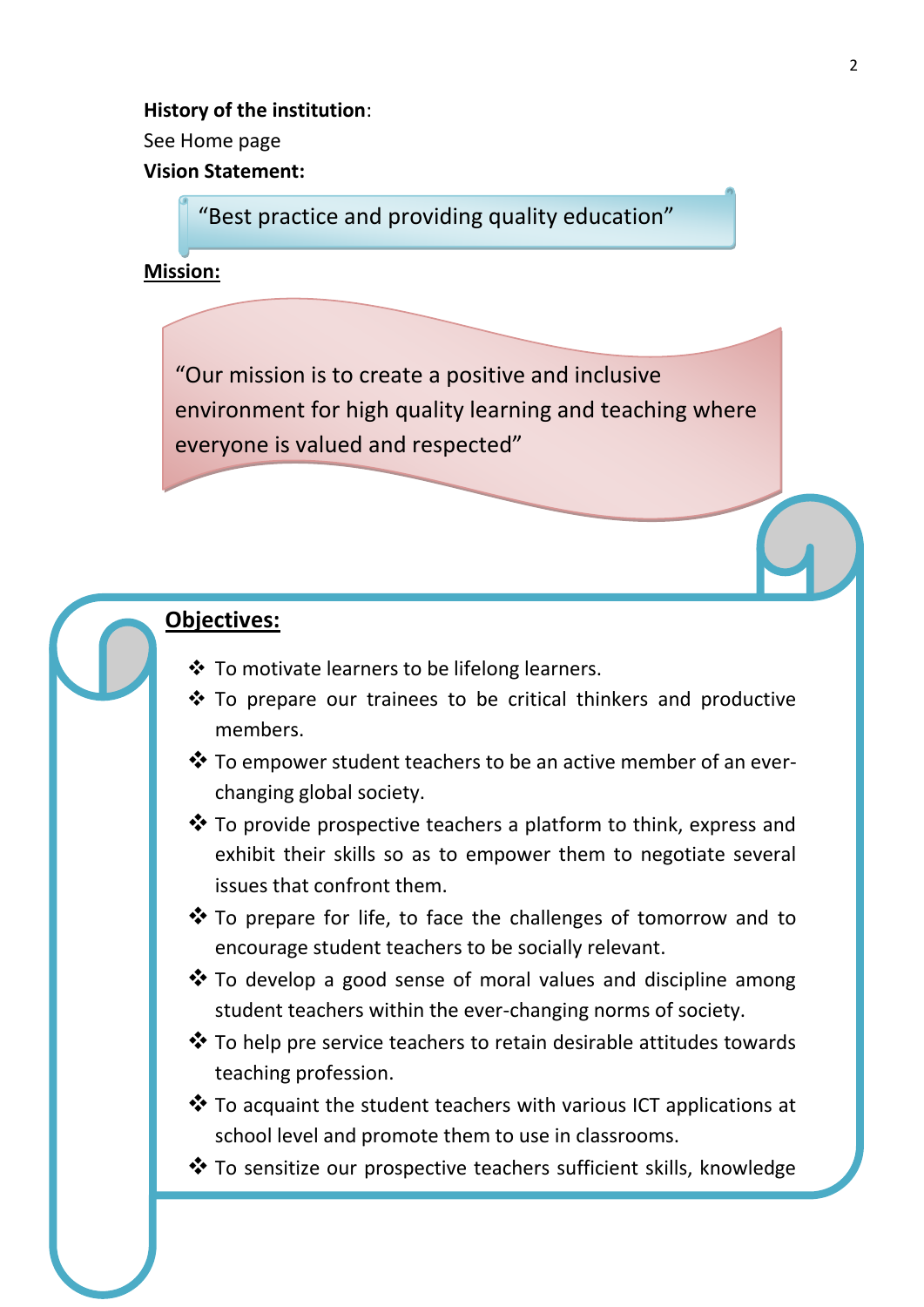# MANDATORY DISCLOSURE

# PART – II

# **1. Campus and Infrastructure**

- a. Available Land area in square meters: 8092 sq. mitre
- b. Available land is on ownership basis and Lease basis. The total land possessed by the institution Measuring 2 Acre out of which 104 dismil by registered deed and 96 dismil leased (as per NCTE regulation 2005) with private party for thirty years.
- c. Built-up area in square meters: 3500.25 sq. meters
	- Built-up area in square meters on each floor

| S. No. | Floor               | Built-up area in square meters |
|--------|---------------------|--------------------------------|
|        | <b>Ground Floor</b> | 1615.74                        |
|        | <b>First Floor</b>  | 1245.36                        |
|        | Second Floor        | 639.15                         |
|        | Total               | 3500.25                        |

- d. Mentioned if Fire safety equipment has been installed:- Yes If yes, mention if the same are installed as per Building Bye Laws: - Yes
- e. Mention the facilities available for differently abled persons
	- i. Ramp.
	- ii. Magnifying glasses.
	- iii. Large print materials.
	- iv. Disable friendly furnitures.
	- v. Recess room.
	- vi. Extra care
	- vii. Wheel chair
- f. Mention, If Hostel facilities are available:- No
- g. (i) The information regarding the available infrastructure be provided in the following table:

|     | Infrastructure | Whether    | Size in Sq. ft. |
|-----|----------------|------------|-----------------|
| No. |                | available: |                 |
|     |                | Yes/No     |                 |
| a.  | Classroom      |            |                 |
|     | 1. Classroom 1 | Yes        | 552.73          |
|     | 2. Classroom 2 | Yes        | 552.73          |
|     | 3. Classroom 3 | Yes        | 552.73          |
|     | 4. Classroom 4 | Yes        | 552.73          |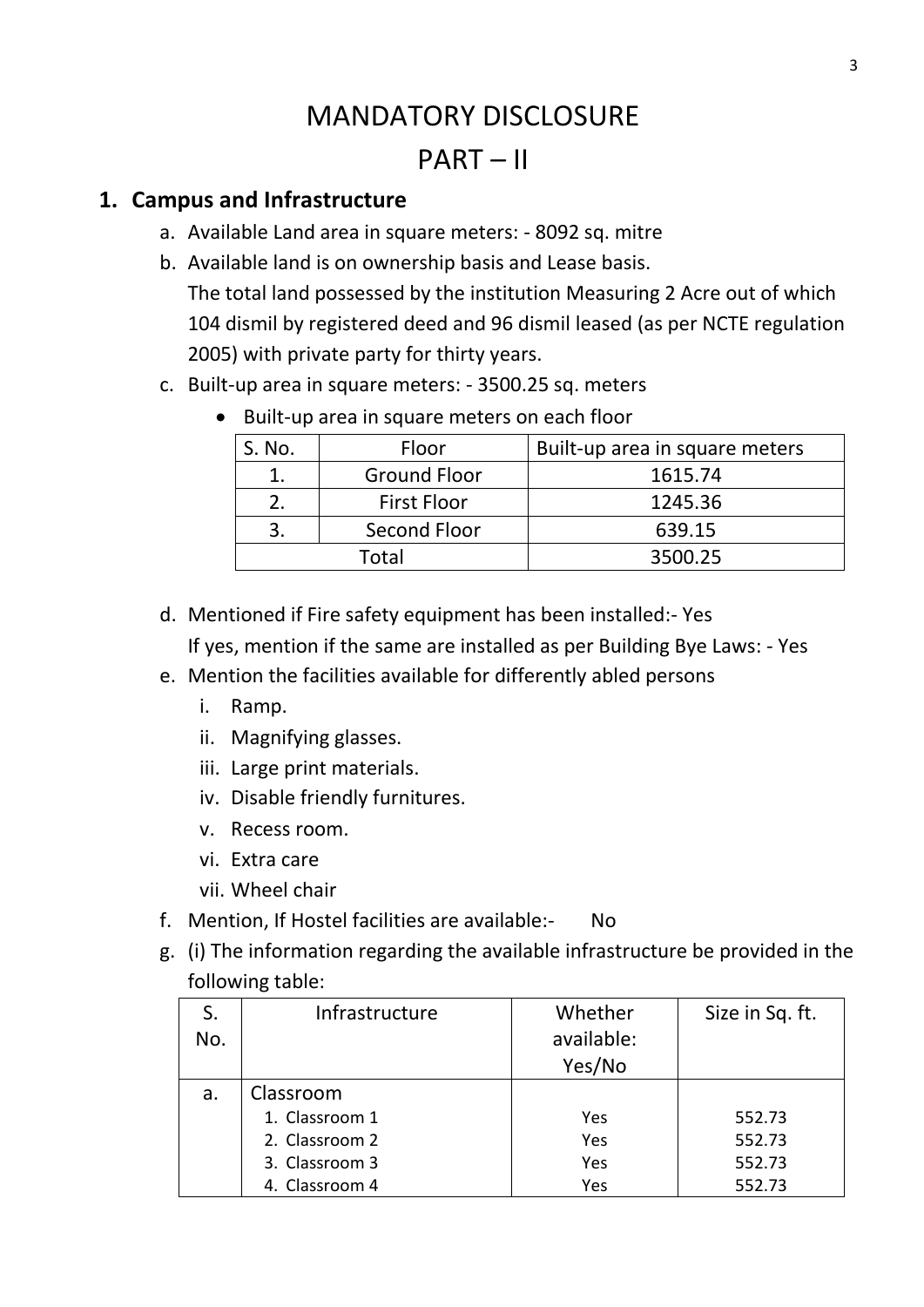|    | 5. Classroom 5                         | Yes        | 552.73 |
|----|----------------------------------------|------------|--------|
|    | 6. Classroom 6                         | Yes        | 552.73 |
|    | 7. Classroom 7                         | Yes        | 552.73 |
|    | 8. Classroom 8                         | <b>Yes</b> | 552.73 |
| b. | <b>Multipurpose Hall</b>               | Yes        | 2100   |
| c. | Library-cum-Reading room               | Yes        | 919.67 |
| d. | Computer Lab                           | Yes        | 352.14 |
| e. | <b>ICT Resource Centre</b>             | Yes        | 352.14 |
| f. | Language Lab                           | Yes        | 352.14 |
| g. | <b>Music Room</b>                      | Yes        | 352.14 |
| h. | <b>Curriculum Laboratory</b>           | Yes        | 552.73 |
| i. | Art & Resource Centre                  | Yes        | 352.14 |
| j. | <b>Health &amp; Physical Education</b> | Yes        | 352.14 |
|    | <b>Resource Centre</b>                 |            |        |
| k. | Multipurpose Playfield                 | Yes        | 26085  |

(ii) Whether following facilities are available in the Institution:

| S.         | Infrastructure                                | Whether available: |
|------------|-----------------------------------------------|--------------------|
| No.        |                                               | Yes/No             |
| a.         | Principal's Office                            | Yes                |
| b.         | <b>Staff Rooms</b>                            | Yes                |
| C.         | <b>Administrative Office</b>                  | Yes                |
| d.         | <b>Visitors Room</b>                          | Yes                |
| e.         | Separate common room for male & female        | Yes                |
|            | students                                      |                    |
| f.         | Seminar room                                  | Yes                |
| g.         | Canteen                                       | Yes                |
| h.         | Separate toilet facility for male and female  | Yes                |
|            | students                                      |                    |
| i.         | Separate toilet facility for staff            | Yes                |
| j.         | Separate toilet for differently abled persons | Yes                |
| k.         | Parking space                                 | Yes                |
| Ι.         | Open space for additional accommodation       | Yes                |
| m.         | <b>Store Room</b>                             | Yes                |
| n.         | <b>Medical facility</b>                       | Yes                |
| $\Omega$ . | Seminar room                                  | Yes                |
| p.         | Canteen                                       | Yes                |
| q.         | <b>Music Room</b>                             | Yes                |

# **2. Teaching and Non-teaching Staff**

No. of staff members in position for the course B.Ed. at the time of commencement of the current session: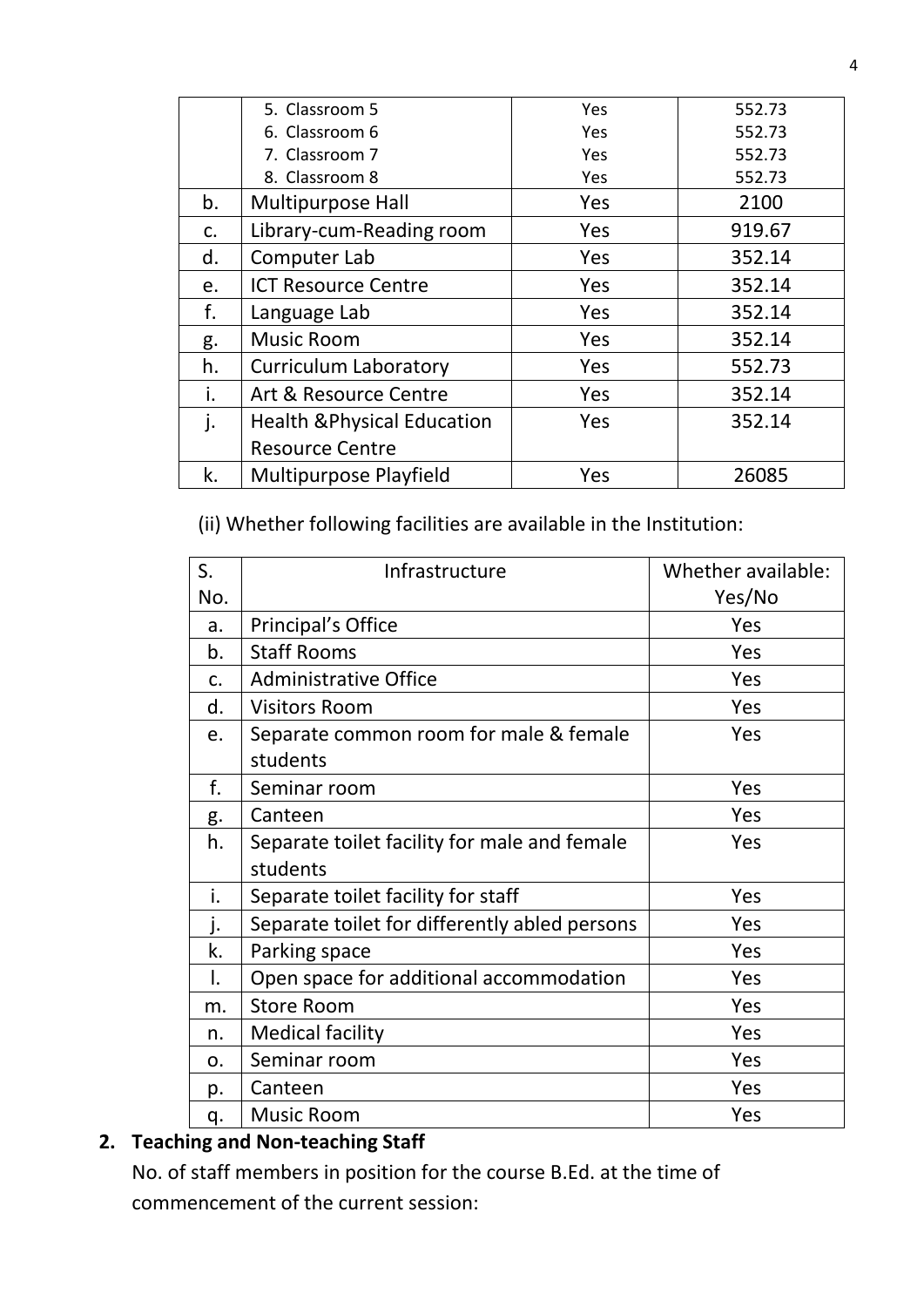- a. Principal
- b. Academic Staff:
	- Assistant Professor/Lecturer
	- Total academic staff
- c. Total Administrative, technical and Professional Staff
- d. Number of academic and other staff recruited during the current session for additional course D.El.Ed.



e. Number of academic and other staff who left the institution during the current session(2020-21)



- A. Academic staff as on 01.11.2021(**List is uploaded on website**)
- B. Administrative, technical and professional staffs as on 01.11.2021(**List uploaded**

#### **on website**)

#### **3. Students on the Rolls of the Institution**

- a) Date of commencement of the current academic session
- b) Last date fixed by the affiliating body for admission
- c) Mode of selection of students: Students are selected by B.Ed-CET
- d) Entrance test is conducted by the University
- e) No. of students enrolled in the current academic session

100

01.11.2021 05.11.2021

f) Category Wise distribution of students

|           | No. of  | No. of  | No. of   | No. of   | No. of   | No. of      | Total      |
|-----------|---------|---------|----------|----------|----------|-------------|------------|
|           | Male    | Female  | students | students | students | students    | student in |
| Programme | student | Student | enrolled | in.      | enrolled | enrolled in | programme  |
|           | S       | S       | in SC    | enrolled | in OBC   | unreserve   |            |
|           |         |         | Category | in ST    | Category | d category  |            |
|           |         |         |          | category |          |             |            |
| B.Ed.     | 49      | 51      | 7        | 0        | 51       | 42          | 100        |
| D.El.Ed   | 26      | 74      | 6        |          | 47       | 47          | 100        |

| 01 |  |
|----|--|
| 15 |  |
| 16 |  |
| 11 |  |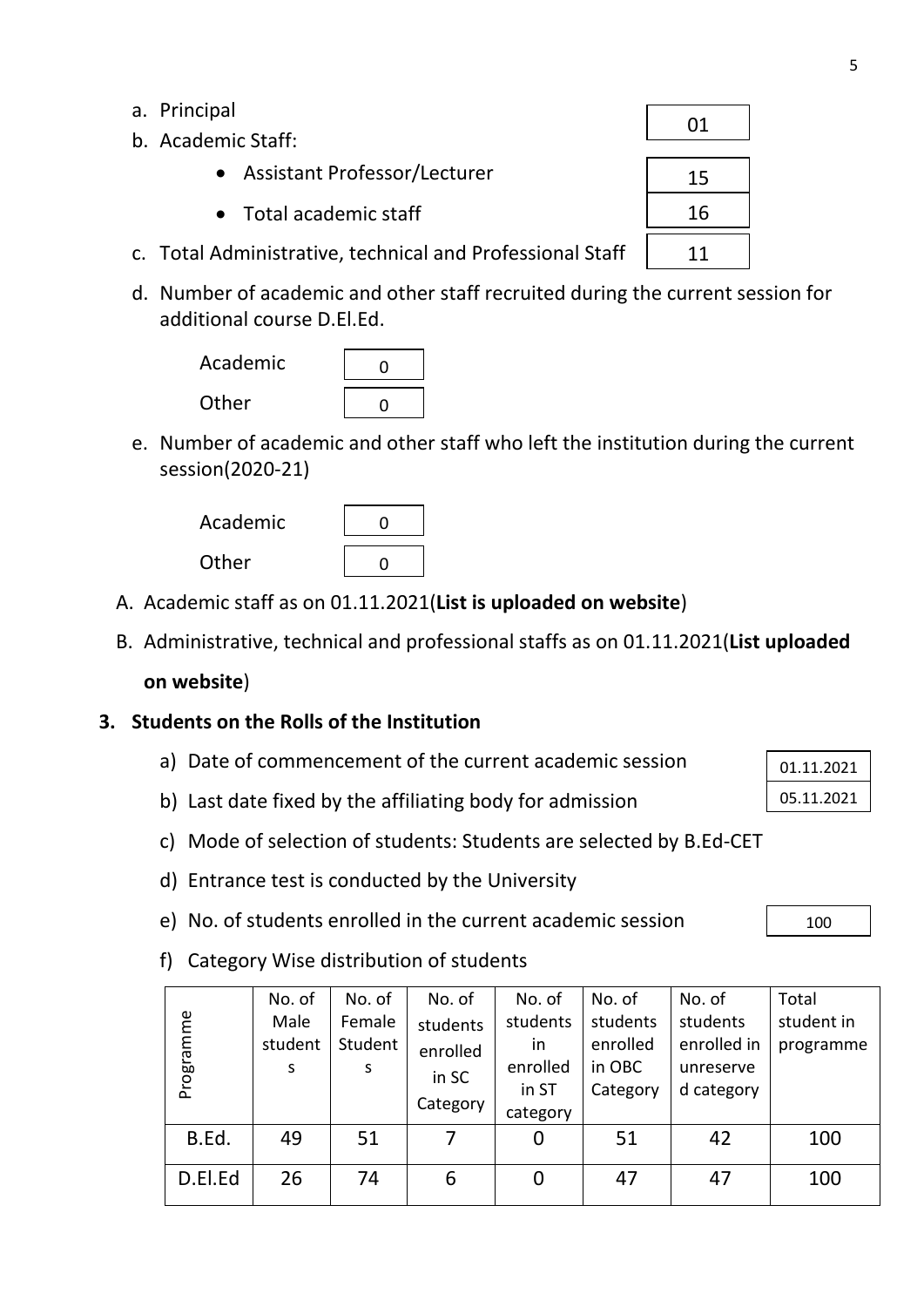| Programme<br><b>Name</b> | <b>Pedagogy Subjects</b> | <b>Number of Students</b><br>Enrolled |
|--------------------------|--------------------------|---------------------------------------|
|                          | English                  | 16                                    |
|                          | Hindi                    | $\overline{7}$                        |
|                          | Urdu                     | $\mathbf{1}$                          |
| <b>B.Ed</b>              | Sanskrit                 | $\mathbf{1}$                          |
|                          | <b>Social Science</b>    | 27                                    |
|                          | <b>Mathematics</b>       | 31                                    |
|                          | <b>Physical Science</b>  | 43                                    |
|                          | Life Science             | 13                                    |
|                          | Comp. Sc.                | $\mathbf{1}$                          |
|                          | Humanity                 | 60                                    |
| D.El.Ed.                 |                          |                                       |

g) No. of students in each Pedagogy Subject

h) Details of enrolled students :- List is uploaded on website

#### **4. Financial Status:**

- a. Endowment fund maintained by the TEI Amount: 738473(for B.Ed.) & 723433 (for D.El.Ed.) Bank: State Bank of India FDR Number: 34786173839 (for B.Ed.) & 34786174038 (for D.El.Ed.)
- b. Reserve Fund maintained by the TEI Amount: 1012805 (For B.Ed.) and 1012805 (For D.El.Ed.) Bank: State Bank of India FDR Number: 34786173078 (for B.Ed.) and 34785950241 (for D.El.Ed.)
- c. Annual fees charged from students of different programmes and annual fees fixed by the State Govt. for different Programmes

| No. |          | Programme   Total annual fee charged by the<br>institution | Fee fixed by the<br>State Govt. |
|-----|----------|------------------------------------------------------------|---------------------------------|
|     |          | (Current Session)                                          |                                 |
|     | B.Ed.    | 150000                                                     | 150000                          |
|     | D.El.Ed. | -                                                          | 105000                          |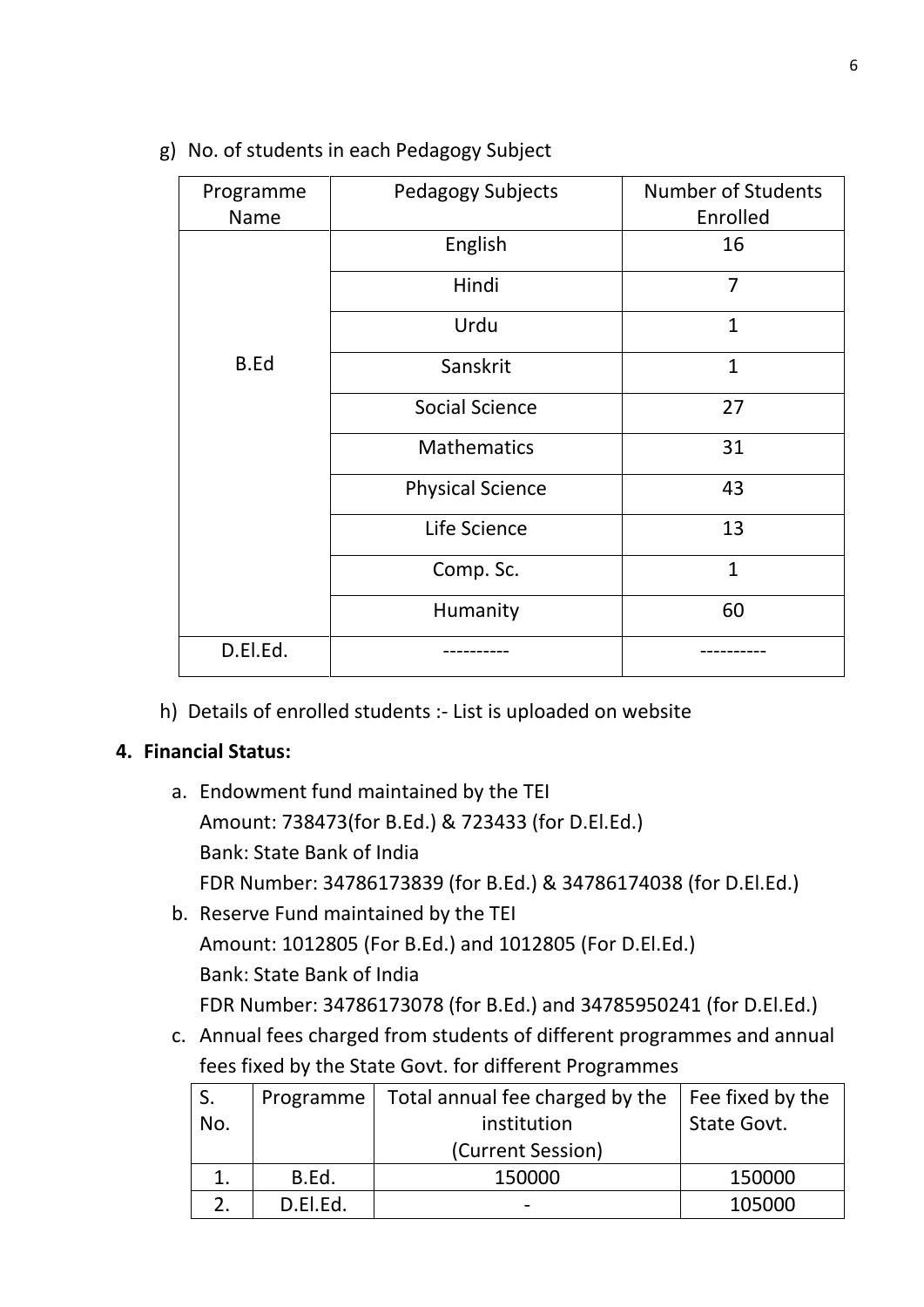- d. Mention if fee concession or scholarships are given to students Yes Details:-
	- Widow having insufficient source of income.
	- Disable students.
- e. Income during the previous academic session

| S. no. | Head /Source of income                 | Income in INR (Write   |
|--------|----------------------------------------|------------------------|
|        |                                        | NA for not applicable) |
| 1.     | Income from fee                        | 14983000               |
| 2.     | Grant received from State govt. if any |                        |
| 3.     | Income from other sources              | 1004766                |
|        | <b>Total Income</b>                    | 1598766                |

f. Expenditure during the previous Academic Session

| S. No. | Head of Expenditure                | Expenditure in INR (Write NA for |
|--------|------------------------------------|----------------------------------|
|        |                                    | not applicable                   |
| А.     | Capital Expenditure                |                                  |
| 1.     | Expenditure incurred on            | 1290719                          |
|        | augmentation of infrastructure     |                                  |
| 2.     | Expenditure incurred on            | 1196019                          |
|        | augmentation of instructional      |                                  |
|        | Resources                          |                                  |
| В.     | <b>Recurring Expenditure</b>       |                                  |
| 3.     | Staff salary                       | 12224888                         |
| 4.     | Interest payment on loans          | O                                |
| 5.     | Loan Payment                       | 0                                |
| 6.     | Miscellaneous expenditure          | 0                                |
| C.     | <b>Transfer to Capital Account</b> |                                  |
| 7.     | <b>Transfer to Governing Body</b>  | $\Omega$                         |
|        | <b>Total Expenditure</b>           | 14711626                         |

g. Where Balance Sheet of the previous Academic Session has been displayed on the college website :- Yes

#### **5. Instructional Resources**

**A. Library**

| a. Sitting capacity in the reading room |  |
|-----------------------------------------|--|
|-----------------------------------------|--|

- b. Number of books
- c. Number of Titles
- d. Number of Reference books like encyclopedias, dictionaries Documents, report etc.

| 80    |
|-------|
| 11231 |
| 3124  |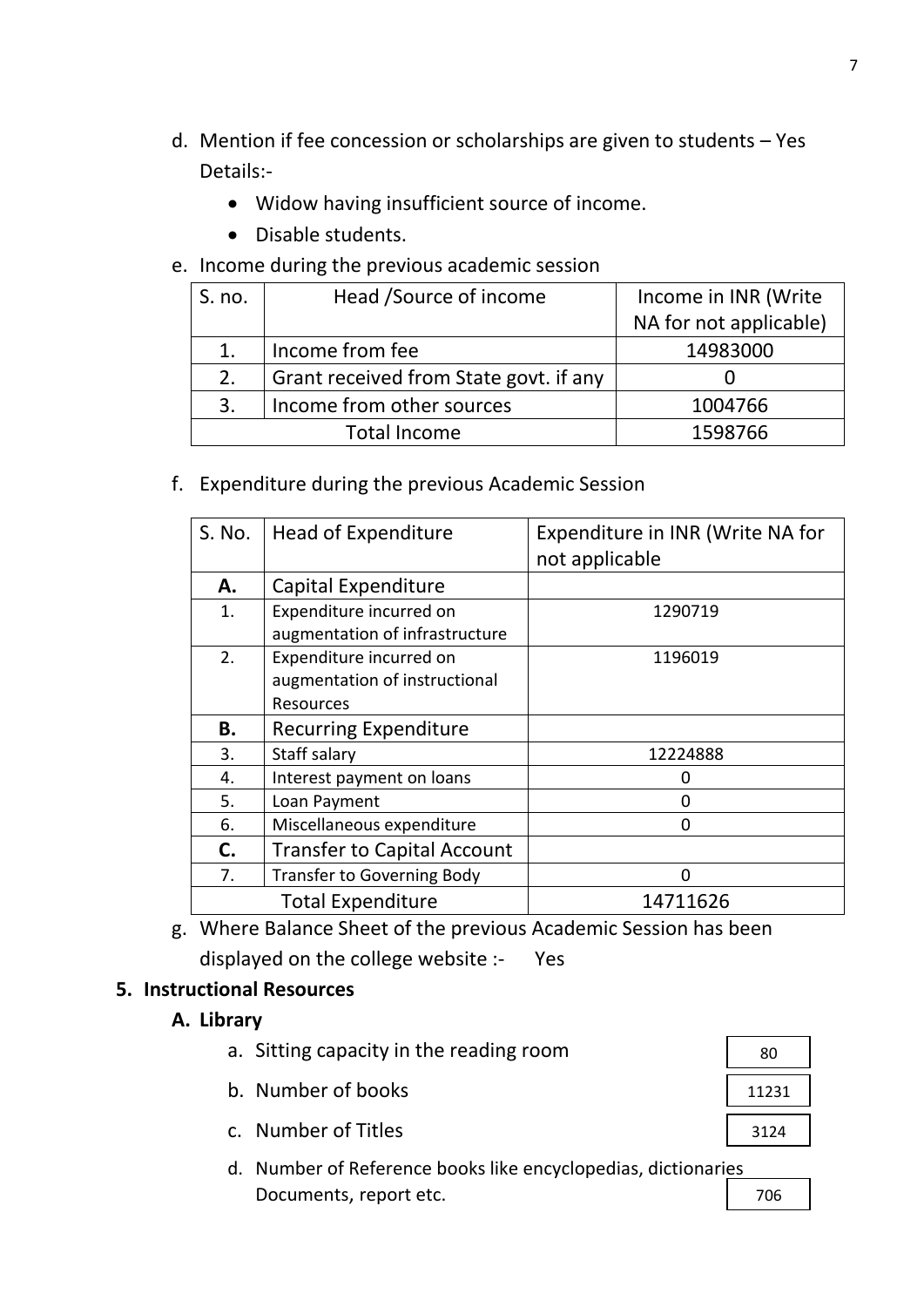1000 200

24

122

- e. Names of journal subscribed
	- i. Journal of community guidance and Research
	- ii. GCTE journal of research and extension in education.
	- iii. The primary teacher
	- iv. Prathmik shikshak
	- v. Bhartiya Aadhunik Shiksha
	- vi. Journal of Indian Education.
	- vii. Indian Education review.
- viii. Indian journal of teacher education: Anweshika
	- ix. Education science Review
	- x. Teacher support (Adhyapak sathi)
	- xi. The signage
- xii. Journal of Educational planning & Administration
- xiii. Education Times
- xiv. Excellence in Education
- xv. Journal of education in Emerging Indian Society
- xvi. Education World
- xvii. Occasional Papers , Education , Proverty and Exlusion
- xviii. National Curriculam Framework for Teacher Education xix. Resonance Journal of Science Education
	- $xx$ . परिपेक्ष्य: शैक्षिक योजना और प्रशासन का सामाजिक-आर्थिक संदर्भ
- f. Number of books added during the previous academic session
- g. Number of books added during the current academic session

# **B. ICT Resource centre**

- Number of computer systems
- Availability of Internet facility Nessetting Availability of Internet facility
- Accessibility of Internet facility to students Theorem Mes
- Number of CD ROMs
- Number of Resources added during the previous academic session Name of resources
	- i. DVD
	- ii. CD
	- iii. MM
	- iv. Smart Board with projector

# **C. Art & craft resource centre (Essential items available be mentioned)**

- i. Colors, Canvas, Papers, Brushes
- ii. Craft material, Sewing machine
- iii. Thermocol
- iv. Card-board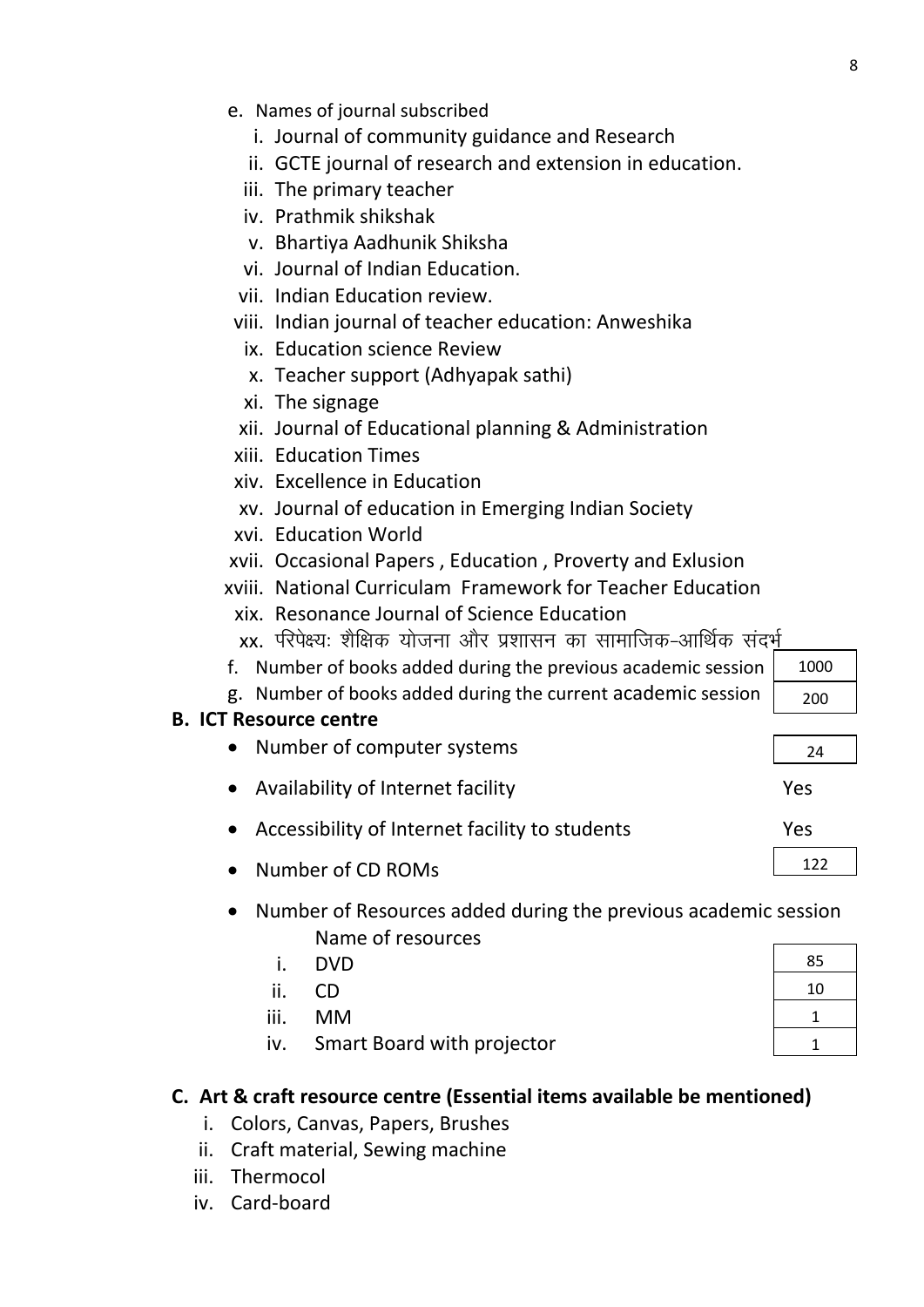- v. Spatula, Color plates
- vi. Drawing board
	- Number of Resources added during the previous academic session-

| <i>i.</i> Colours | -60       |
|-------------------|-----------|
| ii.Card-board     | -30       |
| iii.Canvas-       | $-1$ Roll |
| iv.Drawing Board  | -1        |

#### D. **Curriculum Laboratory(Essential items be mentioned)**

| S.No.        | <b>Resources for Curriculum Laboratory</b>    | "A" for Available and "NA"<br>for Not Available |
|--------------|-----------------------------------------------|-------------------------------------------------|
|              | Resources for English Language                | $\overline{A}$                                  |
| ii           | <b>Resources for Science Education</b>        | A                                               |
| iii          | Resources for Social Science Education        | A                                               |
| iv           | Resources for Regional Language Education     | А                                               |
| $\mathsf{V}$ | <b>Resources for Core Mathematics</b>         | А                                               |
| vi           | Overhead Projector/Notice Boards/Black Boards | А                                               |

Number of Resources added during the previous academic session

| i.Map    | $-20$ pc. |
|----------|-----------|
| ii.Globe | $-5pc.$   |

## E. **Physical Education Resource Centre(Essential items available be mentioned)**

- i.Cricket Kits,Bat,Ball ii.Football,Badminton,Net,Volley Ball iii.Chess,Carrom-Board,Loodo, iv.Discuss,Dumble,Javline,Short-put v.Skipping Roap,Shuttle Roap,Tenis Packet, vi.Synthetic Ball, S.S.Ball,Goves,Helmet
- Number of Resources added during the previous academic session i.Badminton and Racket - 4pc.

| <b>1. Daul IIII LUIT and Nacket - 4 pc.</b> |         |
|---------------------------------------------|---------|
| ii.Cricket Bat                              | $-2pc.$ |
| iii.Foot Ball                               | $-2pc.$ |
| iv. Volley Ball                             | $-1pc.$ |

# **6. Academic Management**

- Daily Working Hours **Communist Communist Communist Communist Communist Communist Communist Communist Communist Communist Communist Communist Communist Communist Communist Communist Communist Communist Communist Communist**
- Number of working days in a week -6
- Total No. of working days in the previous academic session -200
- Average daily attendance during the current session -90
- Programme-wise Results of Students for last three years

9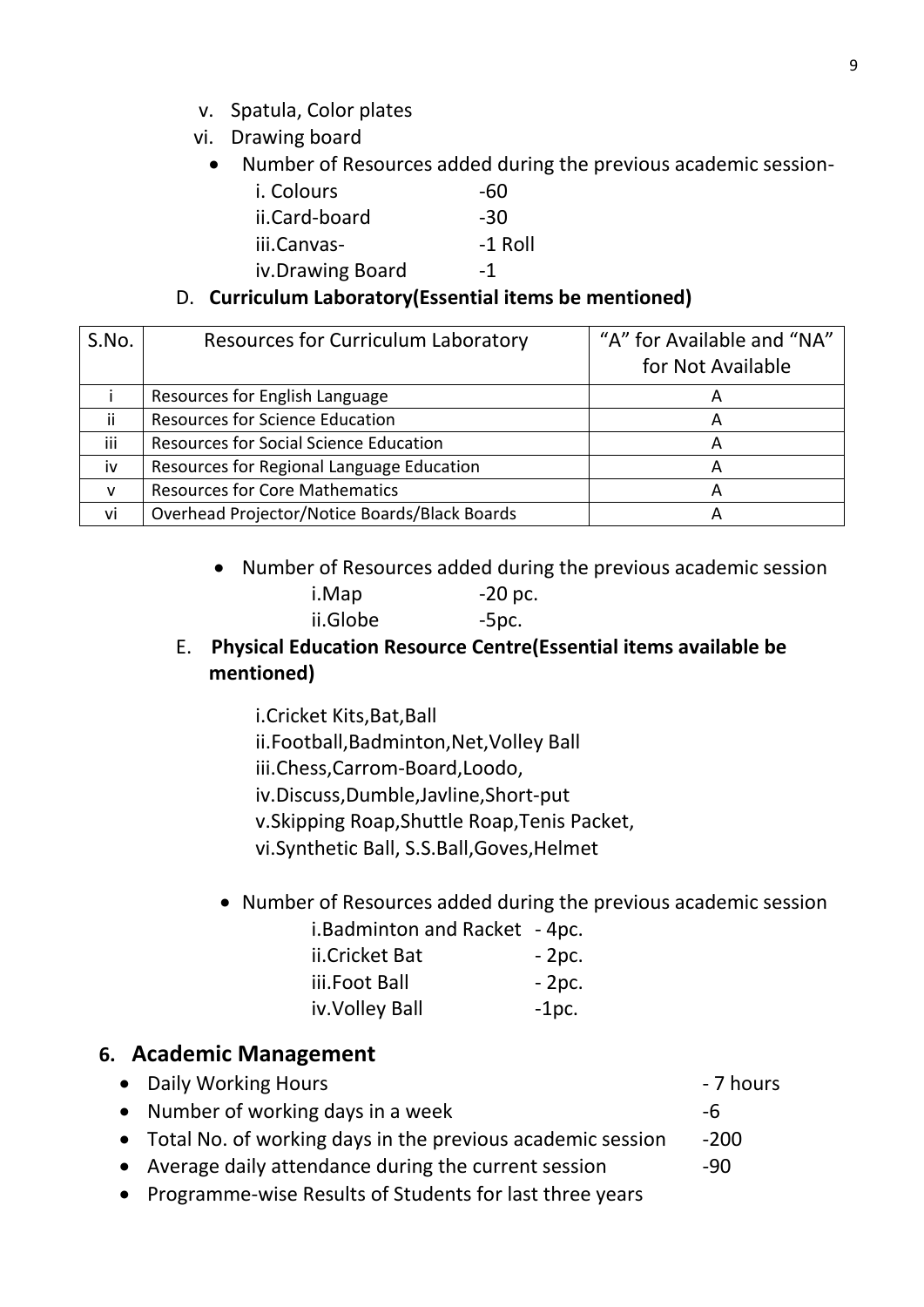| Pass% age in the final examination during the last three academic sessions |         |                                                       |     |                 |
|----------------------------------------------------------------------------|---------|-------------------------------------------------------|-----|-----------------|
|                                                                            |         | S.No.   Programme   Session-2018-20   Session-2019-21 |     | Session-2020-22 |
|                                                                            | B.Ed.   | 100                                                   | 100 | -               |
|                                                                            | D.El.Ed | 100                                                   | 100 | -               |

 **Name and Number of Schools available for Internship during the current session-**

#### **a) Government Schools (Secondary Level)**

Govt. C.H School, Dalsingsarai Govt. R.H. School, Dalsingsarai Govt. Vidyapati High School,Mau Bajitpur(South vidyapati) Govt. Girls High School,Dalsingsarai Govt. Kisan High School, Dalsingsarai Govt. E.H. School, Tabhaka +2 H. S Belamegh, Samastipur Govt. +2 Vidyapati H.S , Mau Bajeetpur(North Vidyapati nagar) Upgraded High School ,Kamraon,Dalsingsari Ishwari High School, Tabhaka,Pandit tola,Bibhutipur

#### **Government Schools (Primary Level)**

Primary School, Rampur West Kanya Primary School, Kamrain par Primary School, Rampur Jalalpur Primary School, Rampur Jalalpur Tole Toda Primary School, Dhobi Tola Dih Primary School, Mush Hari Tola Mahnaiya Primary School, Kamraon Takiya Par Primary School, Sardar Ganj Primary School, Urdu Maulvi Chak Primary School, Urdu Chak Nawada Primary School, Ghat Nawada Primary School,Dalsingsarai Primary School,Loknathpur Primary School, Chakshekhu Primary School,Pul Pagara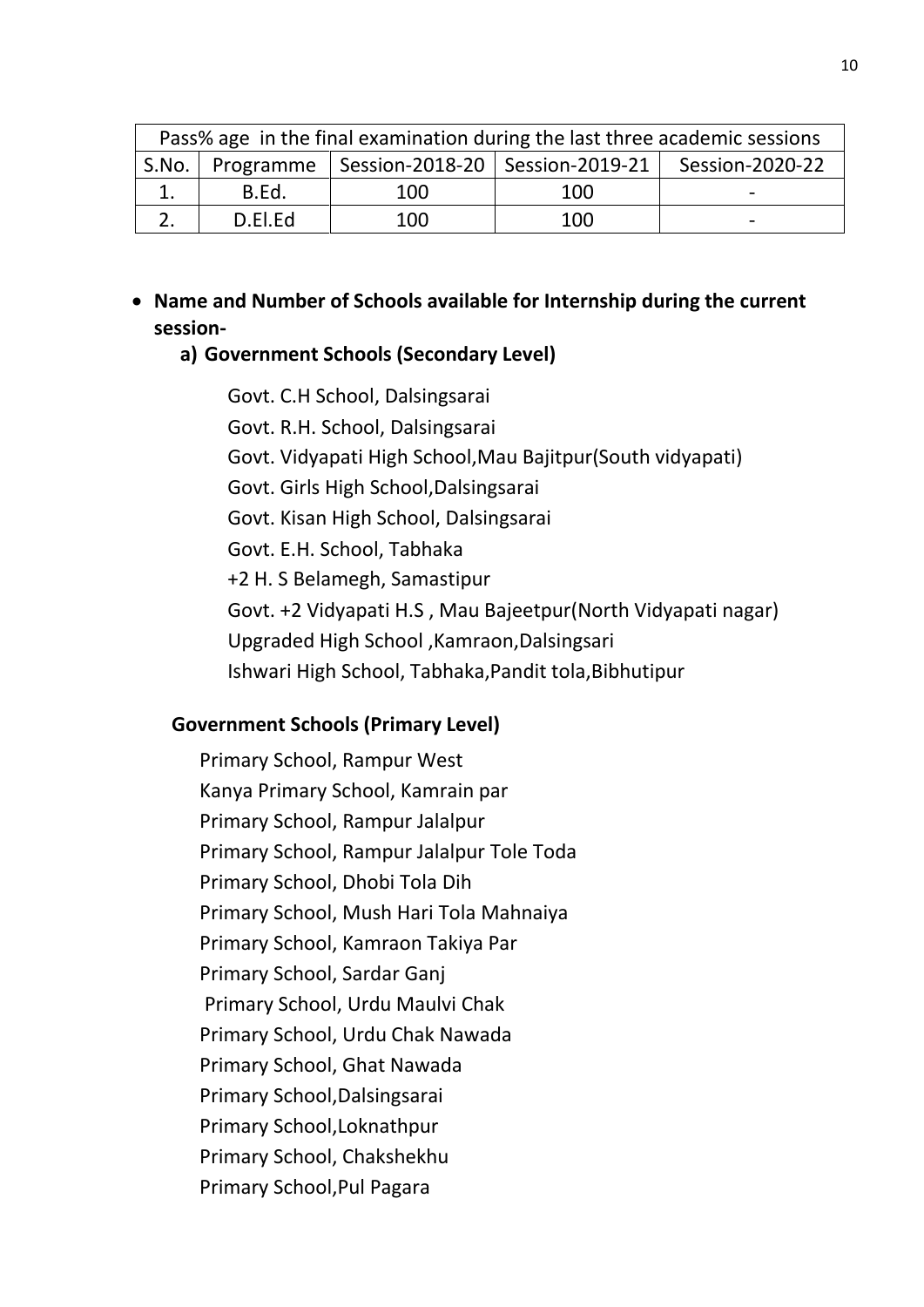#### **b) Private recognized unaided School**

St. Joseph's Public School, Dalsingsarai

#### **c) Rural Schools**

Govt. Vidyapati High School,Mau Bajitpur(South vidyapati) Govt. Kisan High School, Dalsingsarai Govt. E.H. School, Tabhaka +2 H. S Belamegh, Samastipur Govt. +2 Vidyapati H.S , Mau Bajeetpur(North Vidyapati nagar) Upgraded High School ,Kamraon,Dalsingsari Ishwari High School, Tabhaka,Pandit tola,Bibhutipur Primary School, Rampur West Kanya Primary School, Kamrain par Primary School, Rampur Jalalpur Primary School, Rampur Jalalpur Tole Toda Primary School, Dhobi Tola Dih Primary School, Mush Hari Tola Mahnaiya Primary School, Kamraon Takiya Par Primary School,Pul Pagara

#### **d) Urban Schools**

St. Joseph's Public School,Dalsingsarai Govt. C.H School, Dalsingsarai Govt. R.H. School, Dalsingsarai Govt. Girls High School,Dalsingsarai Primary School, Sardar Ganj Primary School, Urdu Maulvi Chak Primary School, Urdu Chak Nawada Primary School, Ghat Nawada Primary School,Dalsingsarai Primary School,Loknathpur Primary School, Chakshekhu

- Total Number of internship days in the previous academic session -96
- Total number of Mentor teachers associated with the Internship Programme -10
- Did the institution conduct orientation programme for the students before the commencement of Internship- Yes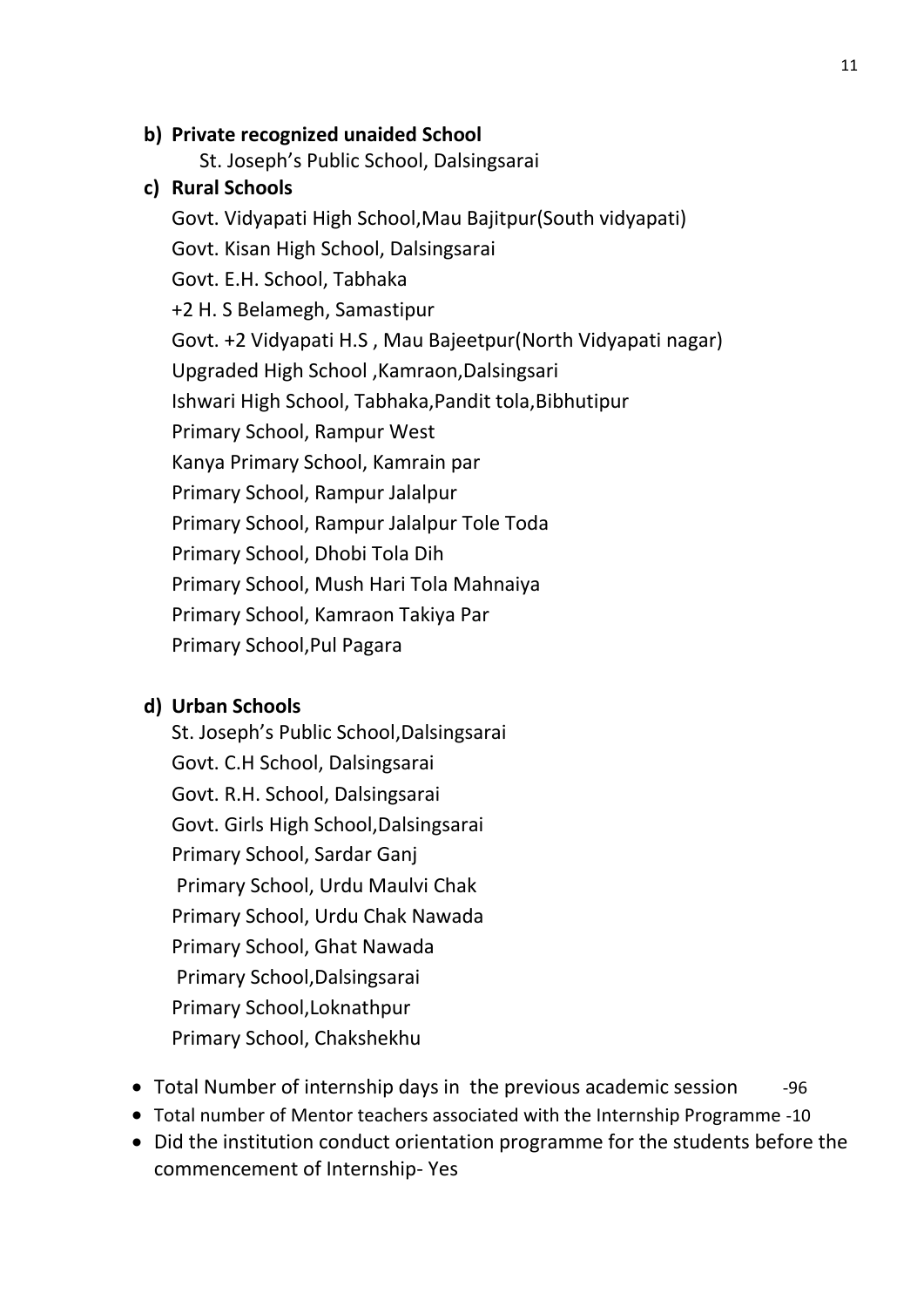- Did the Institution conduct the Planning cum consultation meeting with the heads of Internship Schools?- Yes
- Details of Internship Schools.
- Details of Academic Programme during the previous academic session:

Internal Seminar-

- 1- Qualities of an ideal teacher
- 2- Education from increasing population
- 3- Education is life,life is education.
- 4- Need of Routine in school
- 5- Play in Education(Debate)
- 6- Mother

## **Workshop:-**

**Workshop on preparing teaching learning materials** 

## **Training Programme:-**

- **Micro-teaching in small group**
- **Practice teaching in real situation**

Events/Celebrations organized during the previous academic session:

- **Independence day celebration**
- **Rangoli Competition**
- **Education Day Celebration**
- Ek Kadam swachhata ki or
- **Educational Awareness programme**
- College establishment day celebration
- **Bihar diwas celebration**
- Annual activity-Physical,Cultural,Social
- Celebration of the End of Session

#### 7. **Governance Structure:**

- a) Has the institution constituted the Management Committee-Yes
- Details of the Members of the Management Committee-

| S.No.          | Name                      | Education     | Professional | Designation |
|----------------|---------------------------|---------------|--------------|-------------|
|                |                           | Qualification | Occupation   |             |
| 1              | Sri Anil Kumar Sinha      | Graduation    | Social Work  | Secretary   |
| $\overline{2}$ | Dr.(Prof.) Mahendra Jha   | M.Sc., Ph.D   | Educationist | Member      |
| 3              | Sri Dilip Kumar Chaudhary | B.A,LLB       | Educationist | Member      |
| $\overline{4}$ | Sri Binod Kumar Dwiwedi   | M.Sc.         | Educationist | Member      |
|                | Prof. Kiran Devi          | M.A           | Educationist | Member      |